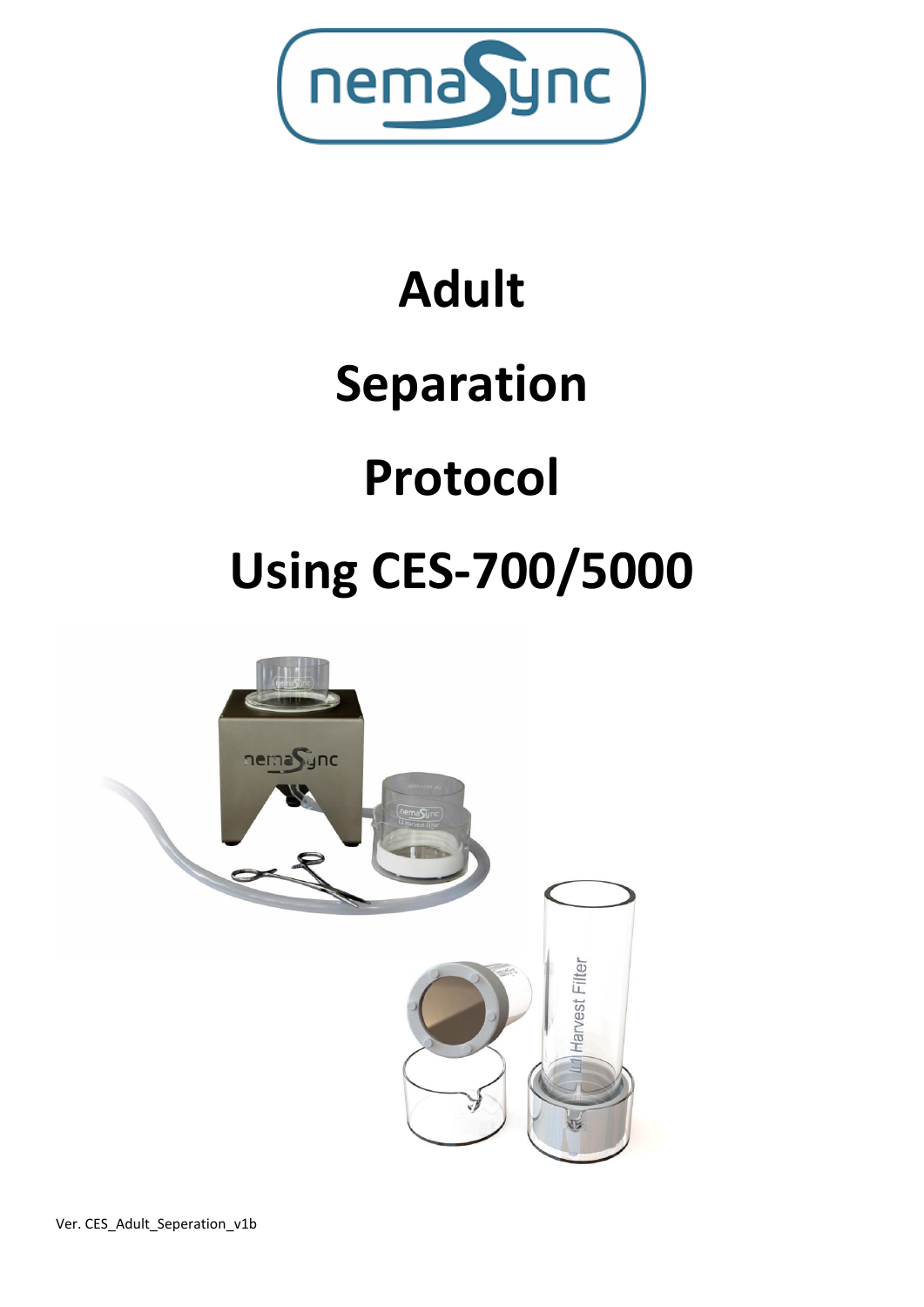

# **Warning:**

- Make sure to protect the filters when not in use.
- When working with pipettes, be careful not to puncture the filters.
- Before use, please read the general instructions.

## **Preparation:**

 Sterilize the filters, funnel, crystallizing dish, etc, with 70% ethanol and rinse once with sterile, demi water or S-Medium.

# **This protocol is written to separate Adults from offspring \***

### **CES-700 Protocol:**

- **A: Separating Adults from offspring**
- 1. Place the "Stabilization filter" in a large (200mL or more) crystalizing dish.
- 2. Transfer the worms to the "Stabilization Filter" with glass pipet.
- 3. Rinse the worms in the stabilization filter with sterile water or S Medium in order to remove most debris, etc.
- 4. Add ~10ml S Medium into a clean ~20mL glass crystalizing dish. A 50mm crystalizing dish as supplied can be used.
- 5. Slightly tilt the dish and filter and slowly place the "Stabilization filter" and its content in the dish with M9/ S-media. Make sure there is no air trapped under the filter! There should be a few millimeters of S Medium above the filter surface.
- 6. Let the worms sediment for 5 up to 15 minutes (or even longer).
- 7. Tilt the "Stabilization Filter" and carefully wash with for example a pipet and clean media the adults to one side of the filter surface.
- 8. Pipet the adults from the filter and transfer to conical tube(s).
- 9. Use centrifuge to spin down L1's (~5 minutes at 1200-2000g)
- 10. Transfer worm pellet to seeded NGM plate or liquid culture.

This procedure should be repeated within an interval of 24 up to 48 hours depending on temperature. The longer the interval and temperature the higher the chances are that young hatchlings/nematodes (L1, L2, etc) develop in to larger young adult and may no longer pass through the filter. The optimal (max) time-window still needs to be tested / validated.

\* still under development and may need further optimization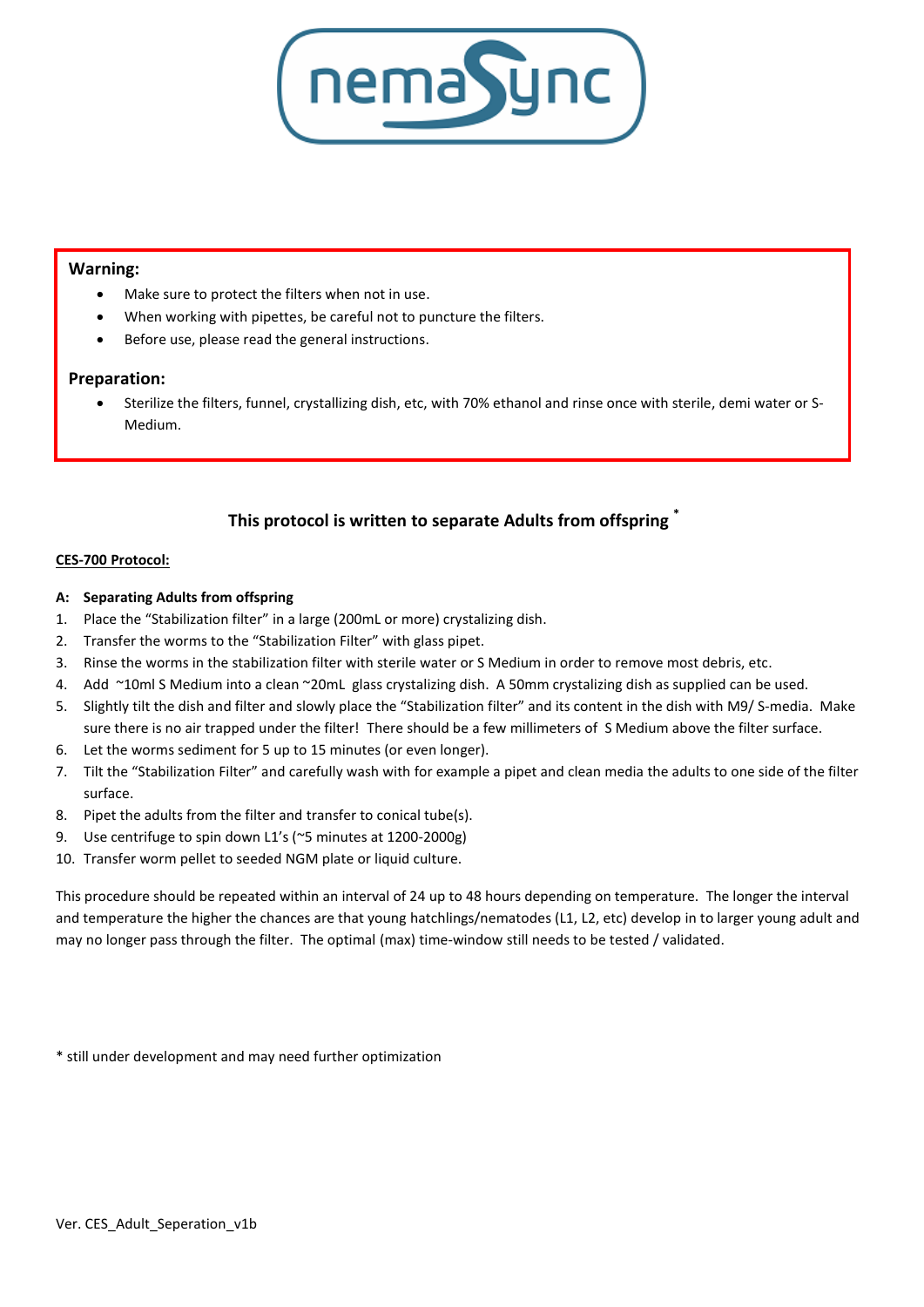

### **CES-5000 Protocol:**

# **A: Separating Adults from offspring**

- 1. Place funnel in holder.
- 2. Attach tubing to funnel and place end of tubing in a (waste) container / receiver.
- 3. Place the "Stabilization filter" in the funnel.
- 4. Transfer the worms to "Stabilization Filter" with glass pipet.
- 5. Rinse the worms in the stabilization filter with sterile water or S Medium till most debris is removed.
- 6. Close/pinch the silicone waste tube using a Hemostat clamp or similar device.
- 7. Fill the stabilization filter and funnel with S Medium a few (~5mm) millimeters above the filter surface.
- 8. Let the worms sediment for 5 up to 15 minutes.
- 9. Tilt the "Stabilization Filter" and carefully wash with a pipet and clean media the adults to one side of the filter surface.
- 10. Pipet the adults from the filter and transfer to conical tube(s).
- 11. Use centrifuge to spin down L1's (~5 minutes at 1200-2000g)
- 12. Transfer worm pellet to seeded NGM plate or liquid culture.

This procedure should be repeated within an interval of 24 up to 48 hours depending on temperature. The longer the interval and temperature the higher the chances are that young hatchlings/nematodes (L1, L2, etc) develop in to larger young adult and may no longer pass through the filter. The optimal (max) time-window still needs to be tested / validated.